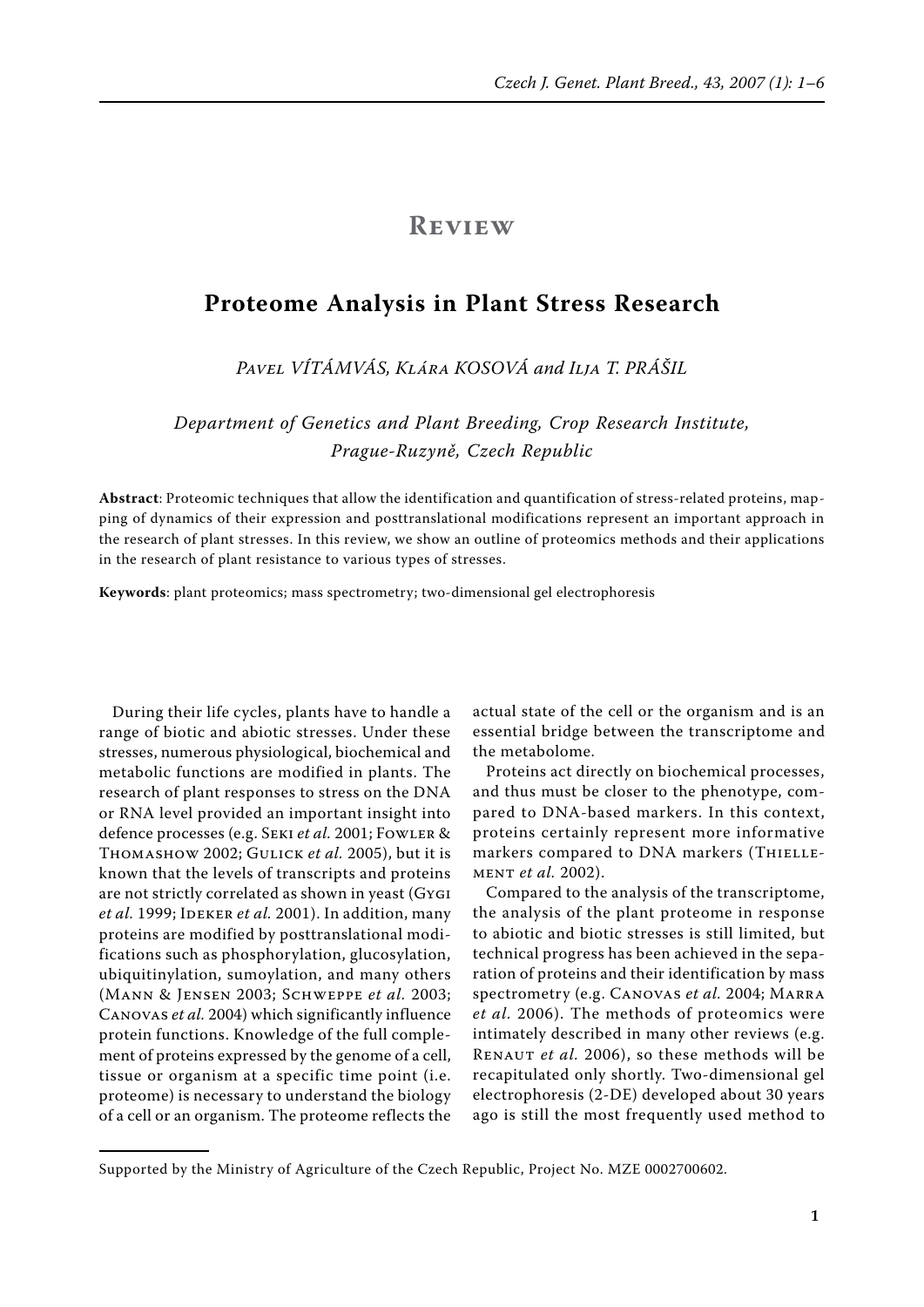investigate differential protein abundance in largescale proteomics experiments on crude protein mixtures (O'FARRELL 1975). 2D-DIGE (two-dimensional difference gel electrophoresis) is one of the recent improvements of 2-DE. The basis of this technique is the labelling of an internal standard and two different samples by fluorescent dyes (Cy2, Cy3, Cy5), which are then mixed and separated on one 2-DE gel. Among its multiple advantages, DIGE provides quantitative results and increases the dynamic range of the technique (Tonge *et al.* 2001; Renaut *et al.* 2006). Nondenaturing 2-DE, referred to as blue-native PAGE (BN-PAGE) (Schagger & von Jagow 1991), has been developed to study protein complexes. One of the limitations of 2-DE is the low representation of the genome expression, with 2 000 to 3 000 gene products revealed in the best 2-DE gels instead of 10 000 to 15 000 genes expressed in the same tissue and at the same developmental stage. Thus, fractionation of the crude extract is becoming a necessity (THIELLEMENT et al. 2002).

After the separation of proteins by 2-DE, selection of spots of interest and their isolation, proteins are digested by trypsin and identified using mass spectrometry (MS) while searching in public databases using computer software programs. If the genome of the plant has already been sequenced, it is usually sufficient to identify a protein of interest by peptide mass fingerprinting. When no such genomic data exist, sequencing of the peptide by tandem mass spectrometry (MS/MS) may be required to identify the protein of interest (Hirano *et al.* 2004).

The separation of a complex protein mixture before protein identification by mass spectrometry (MS) could also be done by gel-free methods. Examples of gel-free methods include multidimensional liquid chromatography (LC) in multidimensional protein identification (MudPIT) (e.g. McDon-ALD et al. 2002), combined fractional diagonal chromatography (COFRADIC) for the sorting and identification of methionyl, cysteinyl amino terminal, phosphorylated and glycosylated peptides (Gevaert *et al.* 2003, 2005; Martens *et al.*  2005; Ghesquiere *et al.* 2006) or proteome chips (protein-microarrays) for the analysis of proteinprotein interactions and protein activities (Zhu *et al.* 2001). Using the technology of the proteinchip coupled with bioinformatics, it is becoming possible to screen any protein sample for putative disease biomarkers from a small sample volume by surface-enhanced laser desorption/ionization time-of-flight mass spectrometry (SELDI-TOF MS) (Caputo *et al.* 2003; Elek & Lapis 2006; Kuramitsu & Nakamura 2006). Recently, the quantification of proteins in the complex protein sample could be solved by stable isotope methods like SILAC (stable isotope labelling by amino acids in cell culture) where the cells are metabolically labelled by non-radioactive amino acids, which makes their proteomes distinguishable from cells labelled by 'wild type' amino acids (Ong *et al.* 2002). Some other quantitative methods, like isotope coded affinity tags (ICAT) (Pan *et al.* 2005; STROHER & DIETZ 2006) or novel mass tagging strategy (iTRAQ™ Applied Biosystems) (Jones *et al.* 2006), label peptides by stable isotopes through the chemical modification. Gel-free techniques are more automated and are not so time consuming as gel-based techniques. However, they are not widely used in the plant biology yet. This is due to the fact that most of the gel-free techniques require the sequence of the entire genome of the organism to be available (RENAUT et al. 2006).

#### **Abiotic and biotic stress**

About 200 original articles focusing on plant proteomics have been published during the last two years, i.e. less than 1% of the global proteomics output (Rossignol *et al.* 2006). These papers concern the proteome of at least 35 plant species but have concentrated mainly on *Arabidopsis thaliana* and *Oryza sativa*. In these papers, the authors used a proteomic analysis of organs, tissues, cell suspensions, or subcellular fractions for the study of plant development and response to various stresses (Rossignol *et al.* 2006).

Plants responding to environmental stresses (e.g. pathogens, cold, frost, drought, and heat) produce several protective compounds and proteins such as PR proteins (pathogenesis related), HSPs (heat-shock proteins), AFPs (antifreeze proteins), dehydrins and other proteins.

Here we describe only some examples of using proteomics in the research of abiotic and biotic stress.

#### **Abiotic stress**

Primary stresses, such as cold, drought, salinity, heat and chemical pollution, and secondary stresses, such as osmotic and oxidative stress cause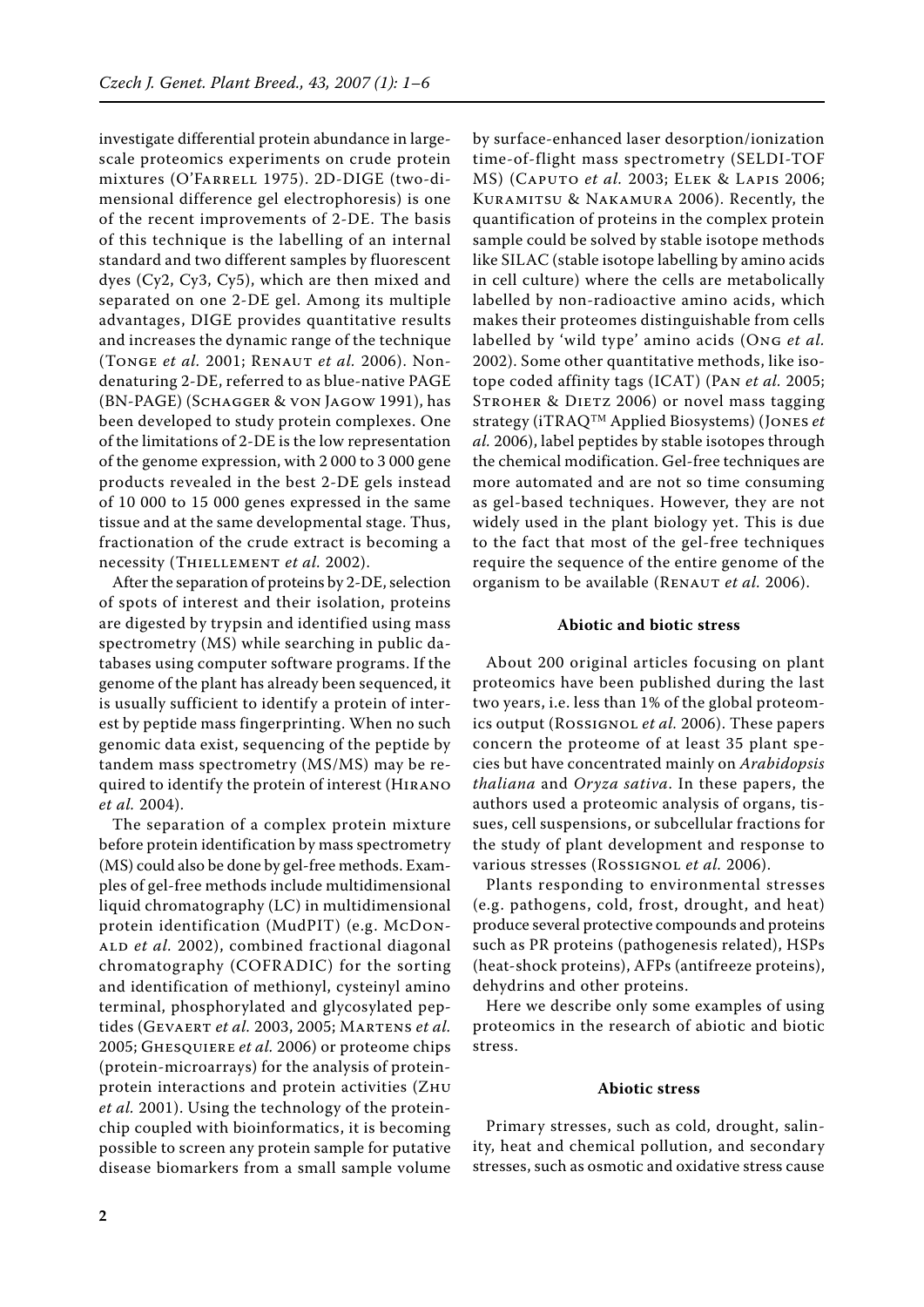cellular damage (Wang *et al.* 2003). During these stresses, analogous sets of genes are activated whose products lead to the re-establishment of homeostasis and participate in the protection and restoration of damaged proteins and membranes. For instance dehydrins, also known as Lea D-11 or Lea II proteins, are proteins whose expression is induced by various environmental factors which cause the dehydration of cells (CLOSE 1997; Kosová *et al.* 2007). Among these factors, cold, frost, drought, enhanced salinity of the substrate and enhanced evaporation are the most notable (e.g. Close *et al.* 1995; Kirch *et al.* 1997; Choi *et al.* 1999; Welling *et al.* 2004). The expression of many dehydrins is also induced by an increased level of ABA (Lang & Palva 1992; Deng *et al*. 2005).

Using an image analysis of 2-DE gels of heatstable proteins, Vírámvás et al. (2007) distinguished two highly frost tolerant winter wheat cultivars differing in the levels of accumulation of wheat dehydrins (WCS120 proteins). Recent DNA markers for frost tolerance could distinguish only spring and winter cultivars (e.g. VAGUJFALVI *et al.* 2000). Differences in protein patterns were also determined by a gel-free technique (LC-MS/ MS) in the heat-stable protein extracts of coldacclimated and non-acclimated plants of winter wheat Mironovskaya 808 (Figure 1) (Vítámvás *et al.* 2007).

The 2-DE analysis of cold stress response has also been used for the study of the subproteome of organelles or specific tissues, for instance the



Figure 1. Results of protein identification by LC-MS/MS on a total protein sample of non-acclimated (NA) and cold-acclimated (CA) leaves of cultivar Mironovskaya 808; the numbers represent total identified proteins including COR (cold-regulated) proteins which are presented separately by the numbers of identified COR proteins; from Vítámvás *et al.* (2007)

nucleus of *Arabidopsis* (Bae *et al.* 2003), *Arabidopsis* leaves (Kawamura & Uemura 2003) and poplar leaves (RENAUT *et al.* 2004), rice anthers (Imin *et al.* 2004) and mitochondria of *Pisum sativum* (Taylor *et al.* 2005). Moreover, Amme *et al.* (2006) used a DIGE technique for analysing the cold response in *Arabidopsis* leaves. In experiments using 6°C as cold treatment, 22 spots with at least 2-fold altered expression were found compared to the control (20°C); among them 18 were increased and four were decreased. Three of the 18 proteins were identified as dehydrins. Spot identification was performed by MALDI-TOF and ESI-MS/MS (Amme *et al.* 2006).

However, DIGE experiments were also used not only for cold research. For example NDIMBA *et al.* (2005) studied the effects of salinity and hyperosmotic stress on plant cellular proteins extracted from *Arabidopsis thaliana* cell suspension cultures by DIGE. Of a total of 2 949 protein spots detected on the gels, 266 showed significant changes in abundance across five independent experiments after NaCl and sorbitol treatments. Using MALDI-TOF MS, they identified 75 salt and sorbitol responsive spots including H+ transporting ATPases, signal transduction related proteins, transcription/translation related proteins, detoxifying enzymes, amino acid and purine biosynthesis related proteins, proteolytic enzymes, heat-shock proteins, carbohydrate metabolism-associated proteins and proteins with unknown biological functions (NDIMBA *et al.* 2005).

Most of these proteomic studies have confirmed the previously published data on cold-inducible proteins obtained from one-dimensional SDS-PAGE or gene expression studies.

#### **Biotic stress**

The research of biotic stresses also took advantage of proteomic techniques in previous years. The most frequented technique (and one of the cheapest ones) is the identification of differentially expressed spots on 2-DE gels by mass spectrometry like in the other fields of plant biology. Marra *et al.* (2006) used bean (*Phaseolus vulgaris* L.) plants, fungal pathogens (*Botrytis cinerea*, *Rhizoctonia solani*) and the antagonistic fungus *Trichoderma atroviride* to analyze the changes in the proteomes caused by multiple-player interactions by this technique. In the bean proteome, some of the spots analyzed by peptide mass fingerprint (MALDI-TOF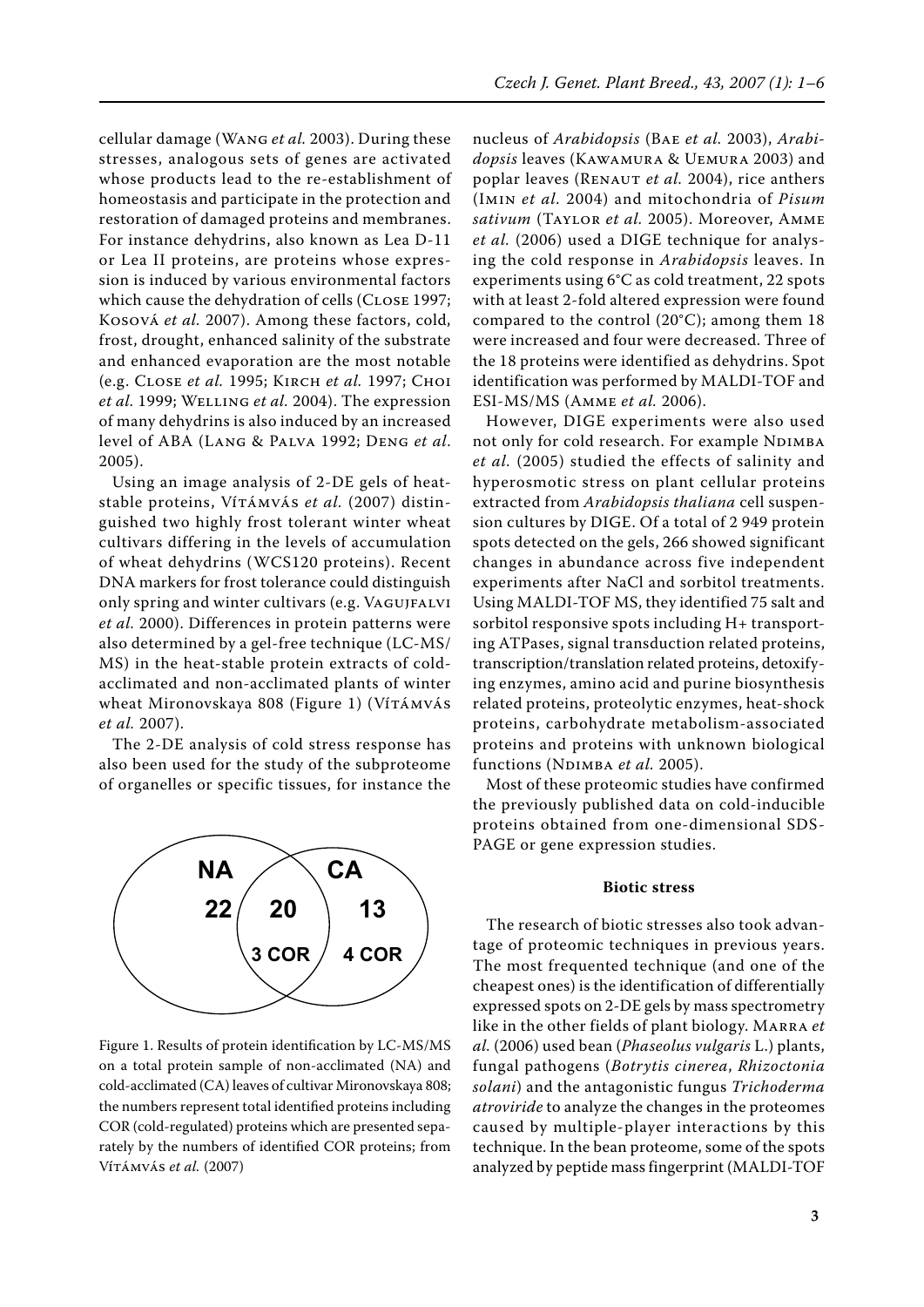MS) corresponded to PR-proteins (pathogenesisrelated) and were less up-regulated by the pathogen alone than by both *Trichoderma* and the pathogen interacting with the plant (Marra *et al.* 2006). Cooper *et al.* (2003) demonstrated the identification of a previously unknown virus by the analogous technique coupled with LC-MS/MS.

The study of PR-proteins is also important for food research due to the fact that many plant-derived allergens have been identified as members of PR-protein families 2, 3, 4, 5, 8, 10 and 14 (HOFFmann-Sommergruber 2002). For instance Hajós *et al.* (2004) identified allergens in wheat flour by a proteomic approach. Having used the separation of proteins on 2-DE gels and their further identification by MALDI-TOF MS, one chitinase, one inhibitor and one heat-shock protein were identified in the water and salt-soluble extract of a wheat cultivar (Hajós *et al.* 2004).

The first description of the novel mass tagging strategy (iTRAQ™ Applied Biosystems) applied to plant pathogen interactions was done by Jones *et al.* (2006), who described changes in the phosphoproteome of *Arabidopsis* during *Pseudomonas syringae* infection. They identified five proteins (e.g. dehydrin, HSP 81, putative p23 co-chaperone) being potentially phosphorylated as a part of the plant basal defence response.

## **Conclusion**

The proteomic analysis is a very useful tool for providing complex information about differences in the plant proteome during abiotic and biotic stresses. This information can show us the complexity of the plant response to various environmental stress factors and can enable us to find the biomarkers of plant tolerance to stresses which would be usable by breeders. Moreover, it is becoming possible to identify unknown pathogens, quantify the biomarkers in different cultivars or evaluate the quality of plant products using modern proteomic techniques.

#### **List of symbols**

| $2-DE$     | - two-dimensional gel electrophoresis              |
|------------|----------------------------------------------------|
| BN-PAGE    | - blue native-polyacrylamide gel electro-          |
|            | phoresis                                           |
|            | COFRADIC – combined fractional diagonal chromatog- |
|            | raphy                                              |
| <b>COR</b> | - cold-regulated                                   |

| DIGE  | - two-dimensional difference gel electrophoresis        |
|-------|---------------------------------------------------------|
| HSP   | - heat-shock protein                                    |
| ICAT  | - isotope coded affinity tags                           |
|       | $iTRAQ™$ – Applied Biosystems trademark name for multi- |
|       | plexed isobaric tagging technology for relative         |
|       | and absolute quantitation                               |
| LC    | - liquid chromatography                                 |
|       | MALDI – matrix-assisted laser desorption/ionization     |
| МS    | - mass spectrometry                                     |
|       | MS/MS - tandem mass spectrometry                        |
|       | MudPIT - multidimensional protein identification        |
| PAGE  | - polyacrylamide gel electrophoresis                    |
| PR    | - pathogenesis-related                                  |
| SELDI | - surface-enhanced laser desorption/ionization          |
| SILAC | - stable isotope labelling by amino acids in cell       |
|       | culture                                                 |
| TOF   | - time-of-flight                                        |
|       |                                                         |

### **R e f e r e n c e s**

- Amme S., Matros A., Schlesier B., Mock H.P. (2006): Proteome analysis of cold stress response in *Arabidopsis thaliana* using DIGE-technology. Journal of Experimental Botany, **57**: 1537–1546.
- BAE M.S., CHO E.J., CHOI E.Y., PARK O.K. (2003) Analysis of the *Arabidopsis* nuclear proteome and its response to cold stress. Plant Journal, **36**: 652–663.
- Canovas F.M., Dumas-Gaudot E., Recorbet G., Jorrin J., Mock H.P., Rossignol M. (2004): Plant proteome analysis. Proteomics, **4**: 285–298.
- Caputo E., Moharram R., Martin B.M. (2003): Methods for on-chip protein analysis. Analytical Biochemistry, **321**: 116–124.
- Choi D.W., Zhu B., Close T.J. (1999): The barley (*Hordeum vulgare* L.) dehydrin multigene family: sequences, allele types, chromosome assignments, and expression characteristics of 11 Dhn genes of cv Dicktoo. Theoretical and Applied Genetics, **98**: 1234–1247.
- Close T.J. (1997): Dehydrins: A commonality in the response of plants to dehydration and low temperature. Physiologia Plantarum, **100**: 291–296.
- Close T.J., Meyer N.C., Radik J. (1995): Nucleotide- -sequence of a gene encoding a 58.5-kilodalton barley dehydrin that lacks a serine tract. Plant Physiology, **107**: 289–290.
- Cooper B., Eckert D., Andon N.L., Yates J.R., Haynes P.A. (2003): Investigative proteomics: Identification of an unknown plant virus from infected plants using mass spectrometry. Journal of American Society of Mass Spectrometry, **14**: 736–741.
- Deng Z.X., Pang Y.Z., Kong W.W., Chen Z.H., Wang X.L., Liu X.J., Pi Y., Sun X.F., Tang K.X. (2005): A novel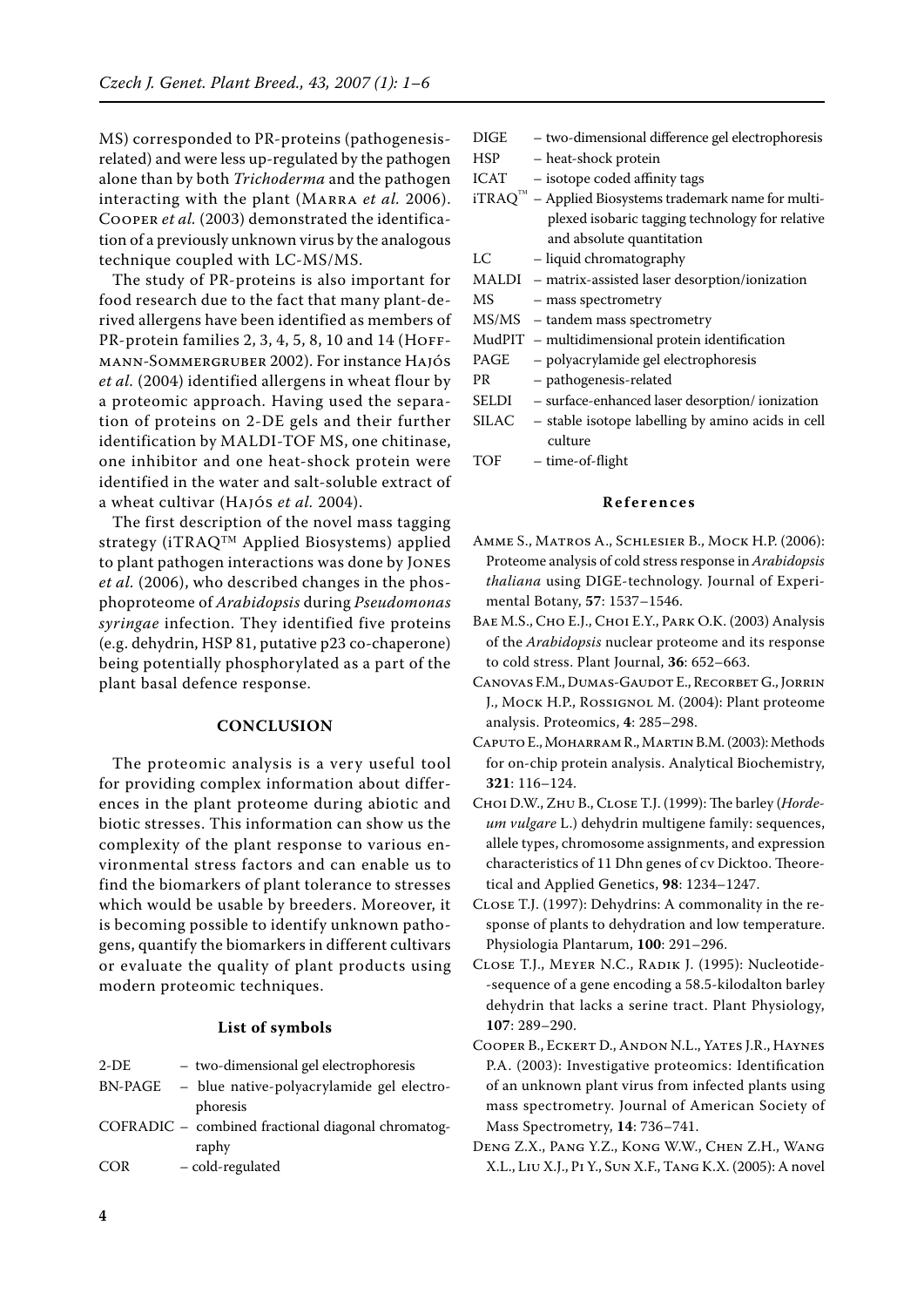ABA-dependent dehydrin ERD10 gene from *Brassica napus*. DNA Sequence, **16**: 28–35.

- Elek G., Lapis K. (2006): A path or a new road in laboratory diagnostics? Biological mass spectrometry: Facts and perspectives. Pathology and Oncology Research, **12**: 179–183.
- Fowler S., Thomashow M.F. (2002): *Arabidopsis* transcriptome profiling indicates that multiple regulatory pathways are activated during cold acclimation in addition to the CBF cold response pathway. Plant Cell, **14**: 1675–1690.
- Gevaert K., Goethals M., Martens L., Van Damme J., Staes A., Thomas G.R., Vandekerckhove J. (2003): Exploring proteomes and analyzing protein processing by mass spectrometric identification of sorted N-terminal peptides. Nature Biotechnology, **21**: 566–569.
- Gevaert K., Van Damme P., Martens L., Vandekerckhove J. (2005): Diagonal reverse-phase chromatography applications in peptide-centric proteomics: Ahead of catalogue-omics? Analytical Biochemistry, **345**: 18–29.
- Ghesquiere B., Van Damme J., Martens L., Vandekerckhove J., Gevaert K. (2006): Proteome-wide characterization of N-glycosylation events by diagonal chromatography. Journal of Proteome Research, **5**: 2438–2447.
- Gulick P.J., Drouin S., Yu Z.H., Danyluk J., Poisson G., Monroy A.F., Sarhan F. (2005): Transcriptome comparison of winter and spring wheat responding to low temperature. Genome, **48**: 913–923.
- Gygi S.P., Rist B., Gerber S.A., Turecek F., Gelb M.H., AEBERSOLD R. (1999): Quantitative analysis of complex protein mixtures using isotope-coded affinity tags. Nature Biotechnology, **17**: 994–999.
- Hajós G., Szabo E., Janaky T. (2004): Two-dimensional electrophoresis, MALDI-TOF MS and blotting for identification and characterisation of pathogenesis- -related proteins in wheat cultivar. Chromatographia, **60**: S257–S259.
- Hirano H., Islam N., Kawasaki H. (2004): Technical aspects of functional proteomics in plants. Phytochemistry, **65**: 1487–1498.
- Hoffmann-Sommergruber K. (2002): Pathogenesis-related (PR)-proteins identified as allergens. Biochemical Society Transactions, **30**: 930–935.
- Ideker T., Thorsson V., Ranish J.A., Christmas R., Buhler J., Eng J.K., Bumgarner R., Goodlett D.R., AEBERSOLD R., HOOD L. (2001): Integrated genomic and proteomic analyses of a systematically perturbed metabolic network. Science, **292**: 929–934.
- Imin N., Kerim T., Rolfe B.G., Weinman J.J. (2004): Effect of early cold stress on the maturation of rice

anthers. Proteomics, **4**: 1873–1882.

- JONES A.M.E., BENNETT M.H., MANSFIELD J.W., GRANT M. (2006): Analysis of the defence phosphoproteome of *Arabidopsis thaliana* using differential mass tagging. Proteomics, **6**: 4155–4165.
- Kawamura Y., Uemura M. (2003): Mass spectrometric approach for identifying putative plasma membrane proteins of *Arabidopsis* leaves associated with cold acclimation. Plant Journal, **36**: 141–154.
- Kirch H.H., van Berkel J., Glaczinski H., Salamini F., GEBHARDT C. (1997): Structural organization, expression and promoter activity of a cold-stress-inducible gene of potato (*Solanum tuberosum* L). Plant Molecular Biology, **33**: 897–909.
- Kosová K., Vítámvás P., Prášil I.T. (2007): The role of dehydrins in plant response to cold. Biologia Plantarum. (accepted)
- Kuramitsu Y., Nakamura K. (2006): Proteomic analysis of cancer tissues: Shedding light on carcinogenesis and possible biomarkers. Proteomics, **6**: 5650–5661.
- Lang V., Palva E.T. (1992): The expression of a *rab*-related gene, *rab18*, is induced by abscisic-acid during the cold-acclimation process of *Arabidopsis thaliana* (L) Heynh. Plant Molecular Biology, **20**: 951–962.
- Mann M., Jensen O.N. (2003): Proteomic analysis of post-translational modifications. Natural Biotechnology, **21**: 255–261.
- Marra R., Ambrosino P., Carbone V., Vinale F., Woo S.L., Ruocco M., Ciliento R., Lanzuise S., Ferraioli S., Soriente I., Gigante S., Turra D., Fogliano V., SCALA F., LORITO M. (2006): Study of the three-way interaction between *Trichoderma atroviride*, plant and fungal pathogens by using a proteomic approach. Current Genetics, **50**: 307–321.
- Martens L., Van Damme P., Van Damme J., Staes A., Timmerman E., Ghesquiere B., Thomas G.R., Vandekerckhove J., Gevaert K. (2005): The human platelet proteome mapped by peptide-centric proteomics: A functional protein profile. Proteomics, **5**: 3193–3204.
- McDonald W.H., Ohi R., Miyamoto D.T., Mitchison T.J., Yates J.R. (2002): Comparison of three directly coupled HPLC MS/MS strategies for identification of proteins from complex mixtures: single-dimension LC-MS/MS, 2-phase MudPIT, and 3-phase MudPIT. International Journal of Mass Spectrometry, **219**: 245–251.
- Ndimba B.K., Chivasa S., Simon W.J., Slabas A.R. (2005): Identification of *Arabidopsis* salt and osmotic stress responsive proteins using two-dimensional difference gel electrophoresis and mass spectrometry. Proteomics, **5**: 4185–4196.